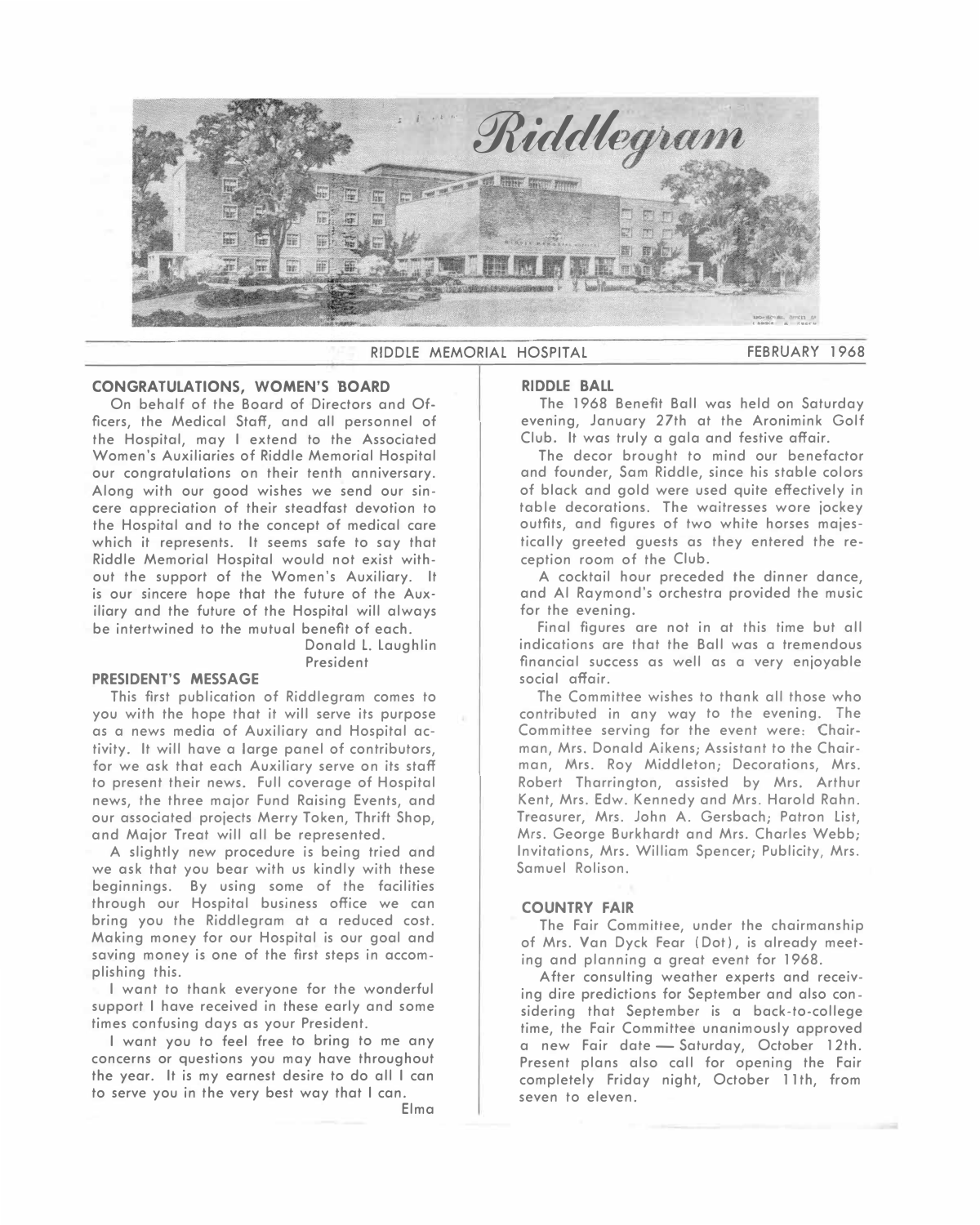**WELLUME IV INEW MEMBERS Bowling Green Auxiliary Mrs. Sam Von Kummer (Fran) Mrs. Jessie Gibson (Jean) Concord Auxiliary Mrs. Richard Smith (Jean) Media Auxiliary Mrs. Don E. Smith (Jeanette) Mrs. Donna Campbell Middletwon Auxiliary Mrs. William Emanuel (Mary) Mrs. Walter Patry lick (Kay) Mrs. Alex Shaw (Kitty) Moylan-Rose Valley Auxiliary Mrs. William Smith (Jean) Mrs. R. H. Hemmenway (Jane) Mrs. R. B. Kraus ( Anneta) Mrs. K. Mark Lyons (Teddie) Mrs. Harry E. McCauley (Shirley) Mrs. Jack Wright (Carol) Nether Providence Auxiliary Mrs. George Bailee (Barbara) Mrs. Wm. J. Barber (Bessie) Mrs. Lloyd Piccin (Elaine) Mrs. Kenneth Western (Cay) Mrs. F. B. Zelly (Marjorie) Mrs. Henry Becker (Barbara) Mrs. Lawrence Lawton (Barbara) Riddlewood Auxiliary Mrs. Leonard Bubri (Lee) Mrs. Charles Dove (Marie) Mrs. Ernest Harrison (Doris) Mrs. Carl Leone (Julie) Mrs. Charles Longbottom (Kay) Mrs. Kenneth Marmer (Anne) Mrs. James Patton (Jay) Mrs. Jerry Robbins (Joan) Mrs. James Woermbke (Pat) Mrs. Ian Becker ( Dierdre) Mrs. John Nancey (Martha) Springfield Auxiliary Mrs. James Beal (Nancy) Mrs. Henry Godley (Esther) Mrs. Arthur M. Volz (Jane) Springhaven Auxiliary Mrs. H. A. Rubbright (Billie) Mrs. H.J. Mitchener (Mary) Mrs. J. F. Carey (Delpha) Wawa Auxiliary Mrs. Walter McCarthy (Julia) Submitted by Miriam F. McCafferty Chairman, Membership Committee** 

### **PUPPETS FOR PEDIATRICS**

**The need for puppets for the Pediatrics department is always present. Auxiliaries are asked to donate these throughout the year.** 

**The pattern may be obtained from the volunteer office.** 

#### **r1r1n urn.1n1.1l"l.1**

**On February 18, 1963, Riddle Memorial Hospital admitted its first patient. Since that time over 23,000 patients have been admitted to the hospital and an almost equal number of patients have come to the hospital for emergency room treatment. In the five years since that February date in 1963 the Hospital has established itself as an essential component in the health care of this community.** 

**Many friends of the Hospital have had a hand in making this institution what it is today-in seeing it through the difficult stages in the successful health facility it has become.** 

**The devotion and financial support of the Associated Women's Auxiliaries must be acknowledged as one of the leading elements of the stability Riddle Memorial Hospital enjoys today. Indeed, it is the envy of many other hospitals.** 

**One of the ways in which the Hospital will mark its fifth anniversary is an Employee Recognition Dinner scheduled for the evening of Saturday, February 17. This will be taken as the occasion to honor 35 employees who have records of unbroken service of five years at the Hospital. Such an example of loyalty and perseverance is a source of pride and we hope that this public recognition will in some measure demonstrate our gratitude to these employees.** 

**Pins denoting five years of service will be awarded. The Hospital's good friend, Judge John V. Diggins of the Common Pleas Court of Delaware County, will be the main speaker.** 

#### **RIDDLE DERBY DAY**

**Polish up that chargeplate and/or start hoarding cash because Derby Day is a-coming.**  The date is April 30th - the place, once again, **is Strawbridge and Clothier.** 

**Mrs. Meir Courtman is chairman and her cochairman will be Mrs. James Rolison. Further plans and details will be announced in your next Riddlegram.** 

#### **IN MEMORIAM**

**"Bibby" Breen of Concord Auxiliary passed away November 15th. She had been a faithful member of Concord Auxiliary serving in many capacities and notably as their Fair Booth Chairman for three years. She also served as Entertainment Chairman for the Fair in 1964, and as Activities Chairman in 1967. We will remember her as a very charming and talented young woman.**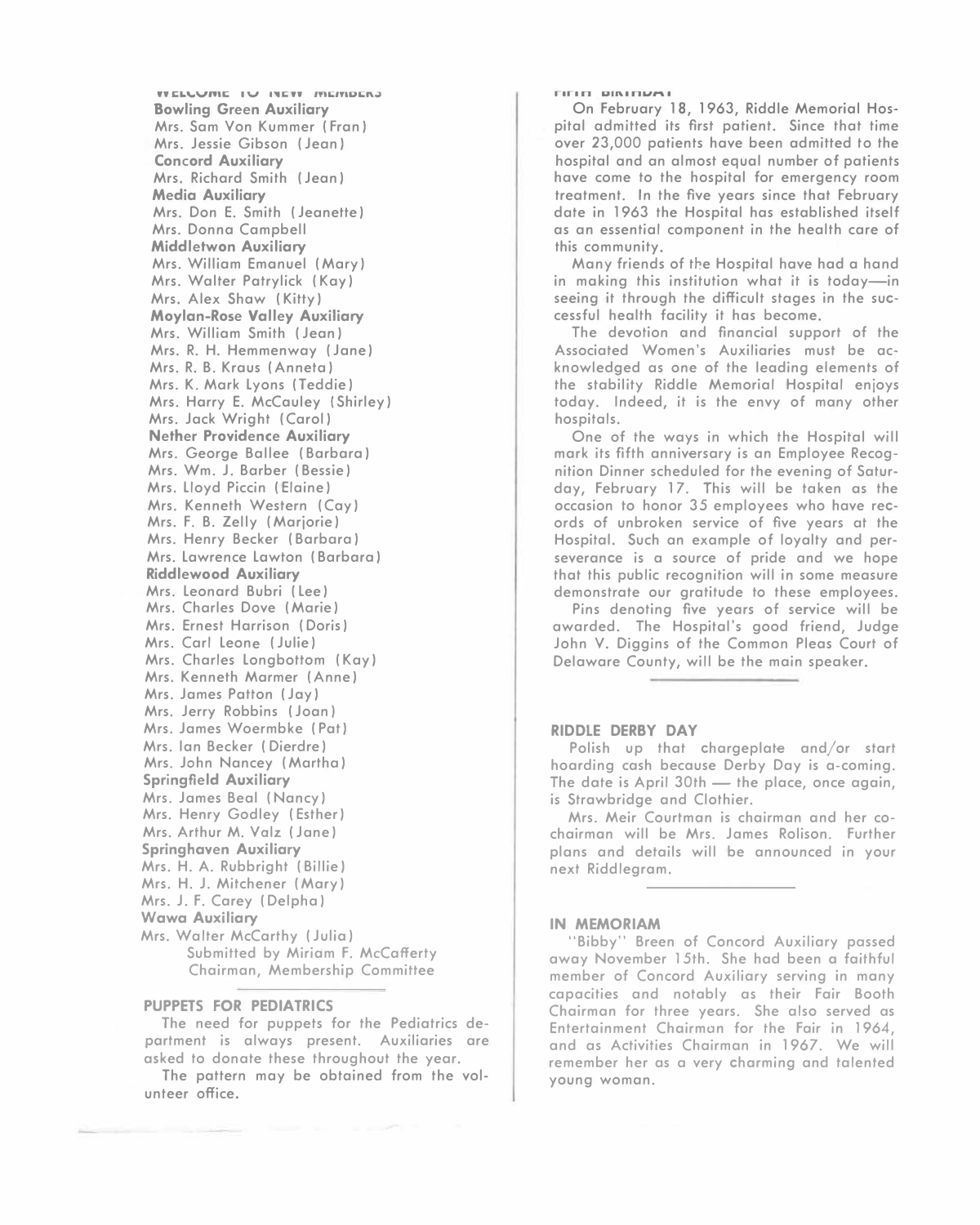**Mr. and Mrs. Stanley Rines (Marion) are enjoying a Southern cruise ... Mrs. George Wilbur (Donnie) is suffering from bursitis. Knowing how hard it is for Donnie to be idle, we hope she will soon be on the go again ... Dottie Warfield, Vice President of Concord Auxiliary is a surgical patient in Riddle ... Gladys Boller, a Swarthmore Auxilien, spent a few days in Riddle with a broken wrist ... Peg Crawford vacationing in Florida ... Tony Fecundo, a pharmacy volunteer who has contributed many hours, is a patient at Riddle and coming along well ... Ginny Hoopes brings news ( from a holiday visit to California) of her daughter, Priscilla Haddock, a former Media Auxilien Priscilla and family are delighted with their move ... Meta Spier, a loyal Middletown member, is recuperating at home from a stroke. She has the distinction of being their Fair Chance Chairman as well as champion chance seller of all time - also sent in forty five cakes to Middletown's cake booth last fall ... Helen Milligan, Springfield President, has been basking in the Forida sun for a month ... Tess Stambaugh, a former Gradyville worker, has recently been in Riddle ... Lovely stork shower given in honor of Mrs. Donald Hall (Sandra), past President of Nether Providence Auxiliary ... Our. Sympathy to Alice Haberle who lost her father in December, and to Avie Bergey whose mother passed away in January ... Pat Arm**strong and Joan Sendall were Riddle roommates for over a week as a result of surgery**both doing well and singing praises of RMH**  . . . Lea Clanon's daughter, Sheri, is recuper**ating at home after heart surgery at Children's Hospital. She was cheered on by big brother Jeff, who was sent home on emergency leave by the Peace Corps from Western Samoa ... Mr. and Mrs. Richard Hunt (Helen) off on a trip to Hawaii this month ... Wynne Eisenhart recuperating from surgery at Lankenau. He has been active with the Riddle Fair Men's Committee for years ... Word keeps filtering in that the Charity Ball was a real blast, and an affair not to be missed in the future. There must be a rule at Media Clinic "no turtle neck-no office space" ... all kidding aside, we were glad to see the impressive turnout of doctors and hospital administrative staff ... And hats off to**  Jessica Nolan, Lab. supervisor - she did what **we all would have loved to do ( had we the nerve and legs) - wore a mini evening dress to the Ball ... Did you know that Rose Tree Auxiliary led all others in attendance at the Ball? Thirty members and friends of Rose Tree had a memorable evening.** 

#### **1***,***1. WY W \JLUI,,\_ 111;1;1\..II June 1967 through January 1968**

**We have all been grateful at one time or another for an extra pair of hands to help us with a busy schedule in our personal lives. For this reason we know how meaningful it is to have these wonderful people lend extra hands to our hospital. There is no more generous spirit than those who give of themselves for another's comfort.** 

**Miss Joanne Bowers, receptionist; Mrs. William Buoni, receptionist; Mrs. L. C. Cook, snack bar; Mrs. James Connor, messenger and receptionist, Swarthmore Aux.; Miss June Diedrick, messenger, snack bar, and physical therapy; Mrs. H. R. Fluck, cart; Mrs. Ernest M. Harrison, laboratory; Mrs. T. D. Jayne, emergency receptionist; Mrs. L. R. Johnston, snack bar; Mrs. Margaret Leech, receptionist; Mrs. William Lord, medical records; Mrs. R. S. Marrs, library cart, Swarthmore Aux.; Mrs. D. E. Mossman, messenger and receptionist; Miss Irene Myck, receptionist; Mrs. Warren New, volunteer nurses' aide; Miss Carol Pattie, gift shop; Miss Kathleen Pellegrino, gift shop; Mrs. R. J. Reilly, messenger,**  physical therapy, and snack bar; Mrs. C. E. Rex, **R. C. Gray Lady; Mrs. James Robertson, central supply room; Miss Anne Russell, receptionist and gift shop; Mrs. John Schaffer, central supply; Mrs. Anthony Settimio, volunteer nurses' aide; Miss Janet Shillinger, Red Cross Gray Lady; Mrs. Earle Smedley, snack bar; Mrs. John Smith, volunteer nurses' aide; Mrs. E. M. Szekely, snack bar; Mrs. Gored TenCate, volunteer library cart; Mrs. Ben Tencer, centeral supply; Miss Patricia Weiland, X-Ray department; Mrs. G. L. Weir, receptionist; Mrs. J. A. Beal, cart and gift shop, Springfield Aux.; Mrs. Cheryl Burke, receptionist; Mrs. Anthony Cortigone, volunteer nurses' aide; Mrs. Alfred E1frey, building and maintenance; Mrs. P. F. Ferrence, physical therapy, snack bar and messenger; Mrs. John Harshaw, receptionist; Mrs. H. G. Hartmunn, physical therapy; Mrs. F. A. Harvey, central supply; Mrs. Harold Mitchener, snack bar, Springhaven Aux.; Mrs. A. R. Ponzi, emergency snack, therapy, receptionist, and messenger, Springfield Aux.; Mrs. T. W. Patterson, volunteer nurses' aide; Mrs. B. J. Sharf, volunteer nurses' aide; Mrs. Frantl Pugsley, receptionist.** 

#### **VOLUNTEER RECOGNITION WEEK**

**Governor Raymond P. Shafer has proclaimed March 4th-9th as Volunteer Recognition Week in Pennsylvania. This is in recognition of the**  50,000 **volunteer workers and** 120,000 **auxilians whose generous gifts of time, money and talent help the hospitals serve the people.**